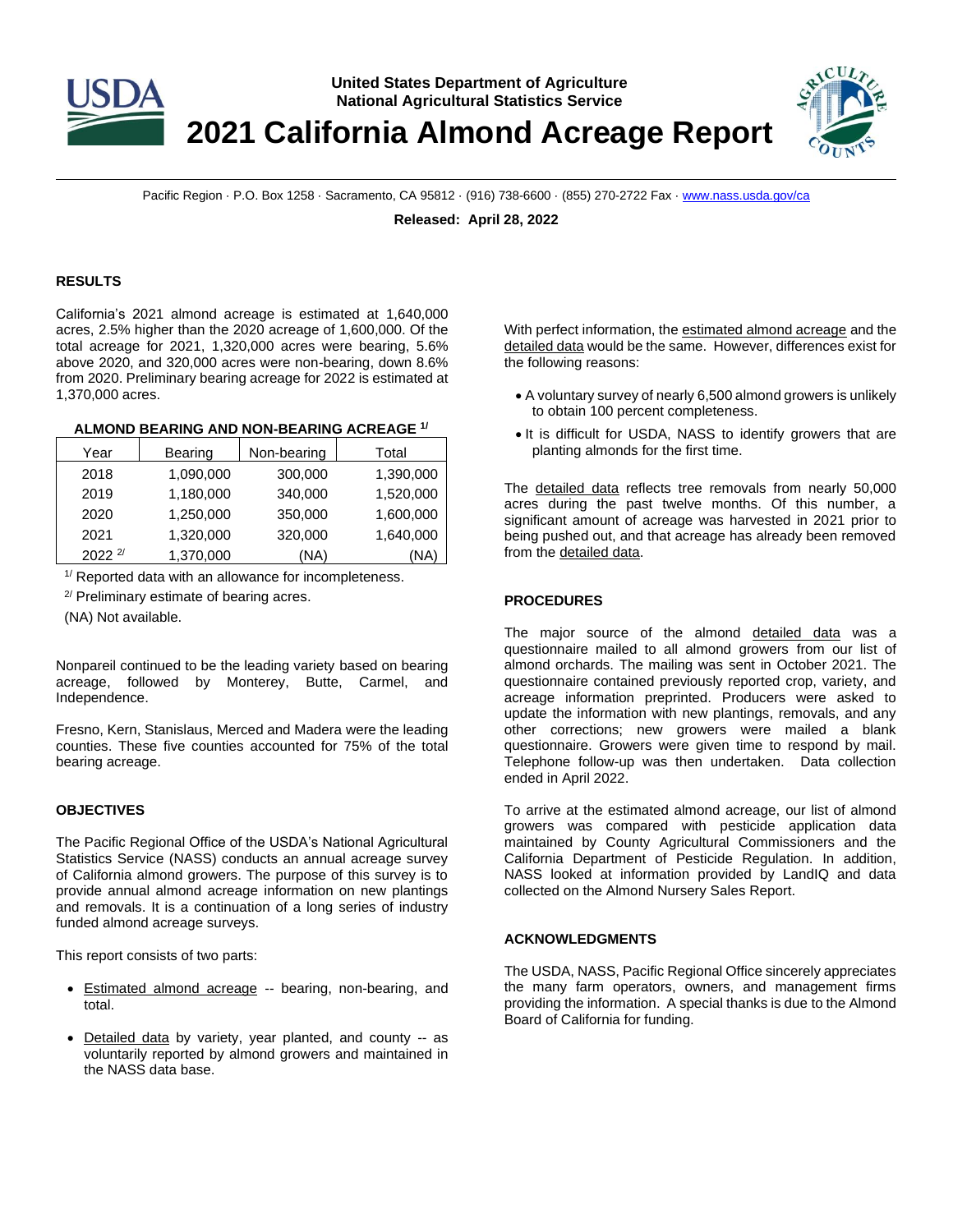# **2021 ALMOND ACREAGE BY COUNTY, BY YEAR PLANTED <sup>1</sup>**

| County             | 1992 &<br>Earlier | 1993        | 1994        | 1995        | 1996        | 1997        | 1998           | 1999        | 2000           | 2001        | 2002        | 2003        | 2004        | 2005        | 2006         | 2007        |
|--------------------|-------------------|-------------|-------------|-------------|-------------|-------------|----------------|-------------|----------------|-------------|-------------|-------------|-------------|-------------|--------------|-------------|
| <b>Butte</b>       | 4,646             | 396         | 627         | 1,205       | 1,469       | 1,045       | 1,312          | 795         | 1,285          | 866         | 688         | 730         | 1,503       | 1,303       | 1,357        | 545         |
| Colusa             | 1,746             | 413         | 893         | 844         | 603         | 1,161       | 1,658          | 1,983       | 1,271          | 1,790       | 748         | 2,221       | 2,638       | 5,280       | 3,654        | 2,024       |
| Contra Costa       | 16                | $\mathbf 0$ | $\mathbf 0$ | $\mathbf 0$ | 0           | $\mathbf 0$ | $\mathbf 0$    | 0           | $\overline{1}$ | 0           | 0           | 0           | 0           | $\mathbf 0$ | $\mathbf{1}$ | $\mathbf 0$ |
| Fresno             | 4,249             | 859         | 1,394       | 2,169       | 2,027       | 3,473       | 3,031          | 5,051       | 5,409          | 3,757       | 2,884       | 4,410       | 10,611      | 12,952      | 13,733       | 6,386       |
| Glenn              | 1,713             | 405         | 890         | 1,442       | 978         | 527         | 1,527          | 1,424       | 897            | 1,183       | 1,040       | 777         | 1,949       | 1,652       | 1,603        | 982         |
| Kern               | 3,347             | ,429        | 1.570       | 3,550       | 2,084       | 3,361       | 7,428          | 8,524       | 3,455          | 1,168       | 1,697       | 2,144       | 11,887      | 21,342      | 14,555       | 5,559       |
| Kings              | 53                | 25          | 40          | 79          | 30          | 39          | 777            | 370         | 145            | 470         | 1,522       | 93          | 329         | 346         | 1,199        | 595         |
| Madera             | 6,778             | ,095        | 1,260       | 1.268       | 1,804       | 3,684       | 2,217          | 1,129       | 1,620          | 1,872       | 1,245       | 2,703       | 4,965       | 5,586       | 6,565        | 7,251       |
| Merced             | 8,318             | 890         | 2,668       | 2,475       | 3,164       | 2,781       | 3,638          | 2,427       | 2,978          | 2,418       | 2,891       | 3,717       | 5,936       | 6,253       | 6,548        | 5,754       |
| Sacramento         | 6                 | $\mathbf 0$ | $\mathbf 0$ | 0           | 0           | $\mathbf 0$ | $\mathbf 0$    | $\mathbf 0$ | 0              | 0           | 0           | 0           | $\mathbf 0$ | $\mathbf 0$ | $\mathbf 0$  | $\mathbf 0$ |
| San Joaquin        | 3,823             | 421         | 583         | 780         | 1,237       | 973         | 1,282          | 1,133       | 1,521          | 1,143       | 1,030       | 1,056       | 1,718       | 1,928       | 1,337        | 1,624       |
| San Luis Obispo    | 691               | $\mathbf 0$ | $\mathbf 0$ | 0           | 0           | $\mathbf 0$ | $\mathbf 0$    | 0           | 5              | 0           | 0           | 0           | 5           | $\mathbf 0$ | $\mathbf 0$  | $\mathbf 0$ |
| Solano             | 298               | $\mathbf 0$ | 35          | 65          | 82          | 151         | 166            | 35          | 196            | 91          | 154         | 43          | 72          | 258         | 281          | 57          |
| Sonoma             | $\mathbf 0$       | $\mathbf 0$ | $\mathbf 0$ | 0           | $\pmb{0}$   | $\pmb{0}$   | $\mathbf 0$    | $\mathbf 0$ | 0              | $\mathbf 0$ | 76          | $\mathbf 0$ | $\mathbf 0$ | $\mathbf 0$ | $\mathbf 0$  | $\mathbf 0$ |
| Stanislaus         | 9,922             | ,623        | 2,995       | 3.118       | 2,416       | 3,116       | 4,378          | 3,238       | 2,955          | 2,889       | 2,129       | 3,014       | 5,388       | 9,633       | 6,722        | 4,384       |
| Sutter             | 679               | 63          | 28          | 43          | 99          | 39          | 332            | 338         | 127            | 99          | 82          | 73          | 238         | 419         | 411          | 180         |
| Tehama             | 522               | 212         | 95          | 70          | 144         | 250         | 401            | 237         | 368            | 190         | 387         | 438         | 514         | 364         | 403          | 187         |
| Tulare             | 960               | 370         | 365         | 386         | 697         | 686         | 595            | 884         | 999            | 412         | 497         | 840         | 1,359       | 3,393       | 2,509        | 1,566       |
| Yolo               | 1,439             | 51          | 19          | 134         | 463         | 344         | 313            | 247         | 198            | 259         | 271         | 154         | 1,417       | 456         | 831          | 539         |
| Yuba               | 3                 | 0           | $\mathbf 0$ | 0           | 20          | $\pmb{0}$   | 99             | 57          | 0              | 27          | 66          | $\mathbf 0$ | 81          | 6           | 110          | $\pmb{0}$   |
| All Others         | 16                | $\mathbf 0$ | $\mathbf 0$ | 0           | $\mathbf 0$ | $\mathbf 0$ | $\overline{7}$ | $\mathbf 0$ | 0              | $\mathbf 0$ | $\mathbf 0$ | $\Omega$    | $\mathbf 0$ | $\mathbf 0$ | $\mathbf 0$  | $\mathbf 0$ |
| <b>State Total</b> | 49,226            | 8,249       | 13,462      | 17,627      | 17,317      | 21,629      | 29,160         | 27,872      | 23,432         | 18,632      | 17,405      | 22,413      | 50,609      | 71,171      | 61,817       | 37,632      |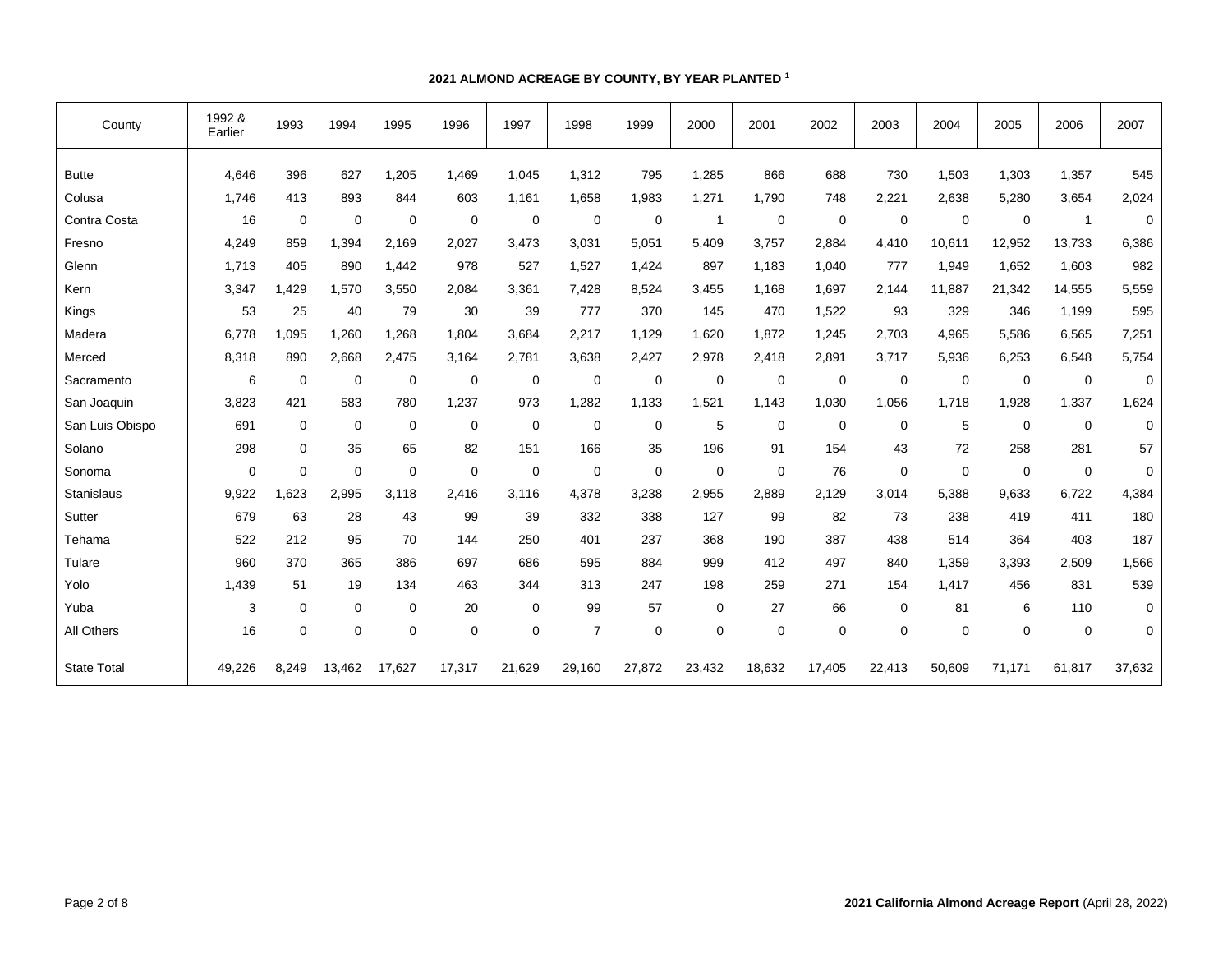|                    |             |                |        |             |             |        |             |             |             |             |             |              |              |                |         | Acres standing in 2021 <sup>2</sup> |           |
|--------------------|-------------|----------------|--------|-------------|-------------|--------|-------------|-------------|-------------|-------------|-------------|--------------|--------------|----------------|---------|-------------------------------------|-----------|
| County             | 2008        | 2009           | 2010   | 2011        | 2012        | 2013   | 2014        | 2015        | 2016        | 2017        | 2018        | 2019         | 2020         | 2021           | Bearing | Non-<br>bearing                     | Total     |
|                    |             |                |        |             |             |        |             |             |             |             |             |              |              |                |         |                                     |           |
| <b>Butte</b>       | 576         | 903            | 1,431  | 868         | 750         | 282    | 534         | 379         | 1,123       | 1,098       | 559         | 966          | 891          | 376            | 28,273  | 2,232                               | 30,505    |
| Colusa             | 1.112       | 2,232          | 1,087  | 2,042       | 1,006       | 1,145  | 950         | 1,560       | 1,609       | 1,122       | 1,935       | 926          | 525          | 357            | 44.725  | 1.807                               | 46,533    |
| Contra Costa       | $\Omega$    | $\overline{0}$ | 0      | $\mathbf 0$ | $\mathbf 0$ | 0      | $\Omega$    | 13          | 0           | 118         | 17          | 185          | 178          | 100            | 166     | 463                                 | 629       |
| Fresno             | 5,996       | 4.181          | 4.967  | 7.669       | 7.360       | 8.576  | 14,665      | 16,059      | 16,578      | 12,809      | 11,537      | 4,372        | 4.130        | 6,099          | 192.791 | 14,601                              | 207,392   |
| Glenn              | 1.193       | 1,476          | 850    | 691         | 766         | 907    | 708         | 1,086       | 1,328       | 1,214       | 814         | 1,420        | 624          | 348            | 30,020  | 2,392                               | 32,412    |
| Kern               | 6,437       | 4,425          | 3,579  | 7.291       | 4,517       | 7,271  | 6,990       | 6,074       | 6,192       | 6,207       | 4,275       | 2,429        | 2,455        | 332            | 156,354 | 5,216                               | 161,571   |
| Kings              | 720         | 766            | 359    | 353         | 709         | 378    | 321         | 2,308       | 1.748       | 682         | 1,137       | 1.615        | 131          | 35             | 15,593  | 1.781                               | 17,374    |
| Madera             | 6,162       | 7,935          | 3,477  | 3.809       | 4,036       | 4,758  | 5,375       | 5,140       | 6,239       | 5,209       | 2,670       | 1,488        | 1,227        | 666            | 105,850 | 3,381                               | 109,231   |
| Merced             | 4,472       | 3,298          | 3,870  | 3,762       | 4,067       | 5,088  | 6,981       | 8,392       | 5,356       | 7,045       | 5,495       | 3,164        | 3,202        | 2,545          | 120,680 | 8,911                               | 129,591   |
| Sacramento         | 25          | $\mathbf 0$    | 0      | $\mathbf 0$ | $\mathbf 0$ | 50     | 101         | 67          | 333         | 232         | 74          | $\mathbf{0}$ | $\mathbf{0}$ | $\mathbf 0$    | 887     | $\mathbf{0}$                        | 887       |
| San Joaquin        | 1,757       | 1,192          | 1,078  | 1,720       | 1.701       | 2,186  | 1,982       | 2,493       | 2,977       | 2,021       | 2,425       | 1,889        | 1,632        | 1,508          | 43,121  | 5,028                               | 48,149    |
| San Luis Obispo    | $\mathbf 0$ | $\mathbf 0$    | 0      | $\mathbf 0$ | $\mathbf 0$ | 0      | $\mathbf 0$ | $\mathbf 0$ | $\mathbf 0$ | $\mathbf 0$ | 0           | $\mathbf{0}$ | $\mathbf{0}$ | $\mathbf 0$    | 702     | $\mathbf{0}$                        | 702       |
| Solano             | 32          | 144            | 51     | 55          | 72          | 150    | 631         | 676         | 305         | 419         | 167         | 321          | 135          | 228            | 4,686   | 684                                 | 5,370     |
| Sonoma             | $\Omega$    | $\mathbf 0$    | 0      | $\mathbf 0$ | $\mathbf 0$ | 0      | 0           | $\mathbf 0$ | $\mathbf 0$ | 0           | 0           | $\mathbf{0}$ | $\mathbf{0}$ | $\mathbf 0$    | 76      | $\mathbf{0}$                        | 76        |
| Stanislaus         | 6,415       | 4,652          | 5,220  | 5,735       | 5,826       | 7,544  | 6,019       | 6,846       | 5,762       | 5,014       | 5,059       | 4,298        | 2,693        | 1,362          | 132,012 | 8,353                               | 140,365   |
| Sutter             | 120         | 87             | 201    | 89          | 75          | 52     | 184         | 349         | 64          | 220         | 658         | 303          | 224          | 208            | 5,345   | 735                                 | 6,080     |
| Tehama             | 177         | 266            | 813    | 180         | 316         | 128    | 452         | 299         | 640         | 683         | 376         | 112          | 280          | 18             | 9,109   | 410                                 | 9,519     |
| Tulare             | 1.345       | 1.769          | 1,557  | 1.661       | 1.106       | 1.746  | 2,146       | 4,030       | 3,025       | 1.440       | 2.756       | 1.599        | 1,221        | 750            | 39,098  | 3,570                               | 42,668    |
| Yolo               | 1.069       | 743            | 600    | 819         | 654         | 606    | 1,500       | 2,547       | 989         | 278         | 280         | 866          | 264          | 8              | 17,219  | 1,139                               | 18,357    |
| Yuba               | 19          | $\mathbf 0$    | 6      | 30          | 0           | 0      | 25          | 50          | $\mathbf 0$ | 22          | 58          | 35           | 63           | 58             | 679     | 155                                 | 834       |
| All Others         | 47          | $\overline{0}$ | 0      | 22          | $\mathbf 0$ | 0      | $\mathbf 0$ | $\mathbf 0$ | $\mathbf 0$ | $\mathbf 0$ | $\mathbf 0$ | $\Omega$     | $\Omega$     | $\overline{0}$ | 94      | $\overline{0}$                      | 94        |
|                    |             |                |        |             |             |        |             |             |             |             |             |              |              |                |         |                                     |           |
| <b>State Total</b> | 37.675      | 34.068         | 29,145 | 36.795      | 32,960      | 40,865 | 49,562      | 58,367      | 54,267      | 45,832      | 40,291      | 25,988       | 19.873       | 14.998         | 947,479 | 60.859                              | 1,008,338 |

# **2021 ALMOND ACREAGE BY COUNTY, BY YEAR PLANTED (Continued) <sup>1</sup>**

<sup>1</sup> Totals may not add due to rounding.

<sup>2</sup> Shaded area represents non-bearing years, 2019-2021.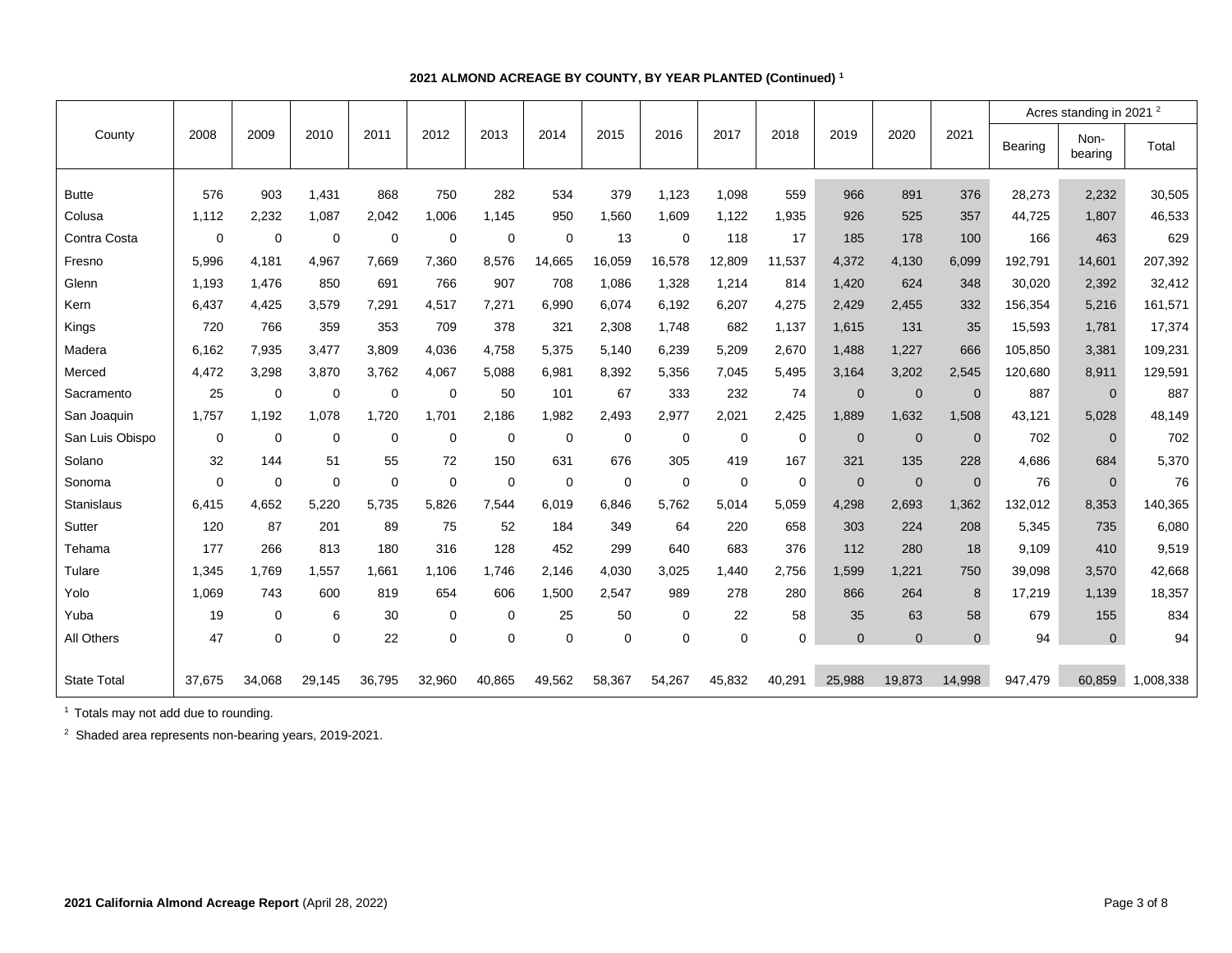## **ALMOND ACREAGE AS OF 2021 - VARIETIES AND AGE GROUPS - STATE SUMMARY**

## **ACREAGE PLANTED DURING YEARS SHOWN AND STANDING IN 2021 <sup>1</sup>**

| Variety              | 1992 &<br>Earlier | 1993        | 1994           | 1995        | 1996           | 1997        | 1998           | 1999           | 2000        | 2001             | 2002        | 2003           | 2004        | 2005        | 2006        | 2007                    |
|----------------------|-------------------|-------------|----------------|-------------|----------------|-------------|----------------|----------------|-------------|------------------|-------------|----------------|-------------|-------------|-------------|-------------------------|
| Aldrich              | 217               | 94          | 362            | 341         | 522            | 602         | 826            | 753            | 898         | 431              | 485         | 533            | 2,033       | 2,306       | 1,549       | 740                     |
| Avalon               | 5                 | $\mathbf 0$ | $\mathbf 0$    | $\mathbf 0$ | 10             | 25          | 26             | 102            | 284         | 271              | 377         | 339            | 426         | 410         | 641         | 158                     |
| <b>Bennett</b>       | 0                 | $\mathbf 0$ | $\mathbf 0$    | $\mathbf 0$ | 0              | $\mathbf 0$ | $\mathbf 0$    | $\overline{0}$ | $\mathbf 0$ | $\mathbf 0$      | $\mathbf 0$ | $\mathbf 0$    | $\mathbf 0$ | $\mathbf 0$ | $\mathbf 0$ | $\mathbf 0$             |
| <b>Butte</b>         | 3,310             | 1,080       | 1,874          | 3,374       | 3,150          | 4,390       | 4,787          | 3,802          | 3,169       | 1,787            | 1,135       | 1,362          | 3,751       | 9,049       | 9,037       | 5,295                   |
| Carmel               | 10,540            | 1,517       | 2,188          | 2,039       | 2,334          | 2,391       | 3,333          | 2,064          | 2,800       | 2,770            | 2,418       | 3,037          | 4,964       | 4,164       | 3,518       | 1,994                   |
| Drake                | 110               | 0           | 0              | 0           | 0              | $\mathbf 0$ | 6              | 0              | $\mathbf 0$ | 0                | 0           | $\mathbf 0$    | 0           | 0           | $\mathbf 0$ | $\mathbf 0$             |
| Folsom               | 0                 | $\mathbf 0$ | $\mathbf 0$    | 3           | 0              | $\mathbf 0$ | $\mathbf 0$    | $\mathbf 0$    | $\mathbf 0$ | $\boldsymbol{0}$ | $\mathbf 0$ | $\mathbf 0$    | 0           | $\mathbf 0$ | 56          | $10$                    |
| Fritz                | 1,350             | 300         | 526            | 519         | 573            | 1,058       | 1,281          | 2,105          | 1,068       | 1,072            | 1,201       | 1,742          | 3,759       | 5,325       | 4,072       | 2,861                   |
| Hashem               | 20                | $\mathbf 0$ | $\mathbf 0$    | 51          | 37             | 44          | 19             | $\mathbf 0$    | 0           | $\mathbf 0$      | $\Omega$    | 25             | $\Omega$    | 22          | 12          | $\mathbf 0$             |
| Independence         | $\mathbf 0$       | $\mathbf 0$ | $\mathbf 0$    | $\Omega$    | $\Omega$       | $\Omega$    | 0              | $\mathbf 0$    | 0           | $\mathbf 0$      | $\Omega$    | $\Omega$       | $\Omega$    | 0           | $\Omega$    | $\mathbf 0$             |
| Kapareil             | 53                | 28          | 35             | 36          | $\Omega$       | $\Omega$    | $\mathbf 0$    | $\mathbf 0$    | $\mathbf 0$ | $\mathbf 0$      | $\Omega$    | $\Omega$       | $\Omega$    | $\Omega$    | $\Omega$    | $\mathbf 0$             |
| Livingston           | 45                | 12          | 67             | 129         | 63             | 106         | 363            | 188            | 6           | 30               | 29          | 3              | 38          | 45          | 151         | 110                     |
| Marchini             | 14                | 0           | $\mathbf 0$    | $\Omega$    | $\Omega$       | $\Omega$    | 11             | 8              | 0           | 25               | $\Omega$    | 21             | 41          | $\Omega$    | 70          | 0                       |
| Marcona              | $\mathbf 0$       | $\mathbf 0$ | $\Omega$       | $\Omega$    | $\Omega$       | $\Omega$    | $\mathbf 0$    | $\mathbf 0$    | $\mathbf 0$ | $\mathbf 0$      | $\Omega$    | 71             | 81          | 63          | 12          | 10                      |
| Merced               | 229               | $\mathbf 0$ | 8              | 13          | 11             | 5           | $\mathbf{1}$   | $\mathbf 0$    | $\mathbf 0$ | 12               | $\mathbf 0$ | $\mathbf 0$    | 0           | $\mathbf 0$ | $\mathbf 0$ | $\mathbf 0$             |
| Mission (Texas)      | 2,479             | 390         | 404            | 626         | 374            | 575         | 697            | 283            | 243         | 90               | 51          | 49             | 42          | 99          | 102         | 78                      |
| Mono                 | 123               | 0           | $\mathbf 0$    | $\mathbf 0$ | $\mathbf 0$    | $\mathbf 0$ | $\mathbf 0$    | $\mathbf 0$    | 0           | 21               | $\Omega$    | $\Omega$       | $\mathbf 0$ | $\mathbf 0$ | $\mathbf 0$ | $\mathbf 0$             |
| Monterey             | 1,757             | 524         | 1,061          | 1,012       | 1,174          | 1,698       | 2,522          | 3,274          | 2,423       | 2,164            | 1,816       | 3,001          | 8,629       | 11,632      | 10,423      | 6,738                   |
| Morley               | 36                | 15          | 48             | 59          | 29             | 0           | $\overline{1}$ | $\mathbf 0$    | 45          | 19               | $\mathbf 0$ | 23             | 0           | 0           | $\mathbf 0$ | $\mathbf 0$             |
| Ne Plus Ultra        | 627               | 12          | 24             | 16          | $\overline{7}$ | 25          | 11             | 23             | 5           | $\overline{4}$   | 15          | 6              | 44          | 11          | 18          | $\overline{\mathbf{c}}$ |
| Nonpareil            | 19,295            | 3,082       | 4,421          | 5,392       | 5,577          | 6,878       | 9,461          | 10,303         | 8,569       | 7,681            | 7,863       | 10,196         | 22,184      | 26,991      | 21,280      | 12,604                  |
| Padre                | 1,420             | 407         | 1,145          | 1,966       | 1,783          | 2,304       | 2,975          | 2,699          | 1,787       | 1,002            | 702         | 713            | 2,177       | 7,315       | 7,701       | 4,683                   |
| Peerless             | 1,450             | 55          | 179            | 199         | 106            | 67          | 124            | 121            | 113         | 42               | 67          | 48             | 66          | 91          | 47          | 72                      |
| <b>Price Cluster</b> | 3,199             | 141         | 258            | 401         | 266            | 226         | 599            | 268            | 499         | 290              | 271         | 330            | 357         | 700         | 344         | 471                     |
| Ruby                 | 559               | 56          | 26             | 57          | 20             | 136         | 155            | 13             | 190         | 38               | 20          | 25             | 10          | 77          | 5           | 64                      |
| Savana               | 38                | 15          | 43             | 118         | 29             | $\mathbf 0$ | $\mathbf 0$    | 0              | 28          | 19               | $\Omega$    | $\Omega$       | 0           | 0           | $\Omega$    | $\mathbf 0$             |
| Shasta               | 0                 | 0           | $\mathbf 0$    | 0           | $\mathbf 0$    | $\Omega$    | 0              | $\mathbf 0$    | $\mathbf 0$ | 0                | $\mathbf 0$ | $\Omega$       | $\Omega$    | 0           | $\mathbf 0$ | 0                       |
| Sonora               | 987               | 357         | 555            | 879         | 748            | 618         | 1,139          | 1,225          | 435         | 534              | 582         | 371            | 436         | 897         | 228         | 148                     |
| Supareil             | 0                 | $\mathbf 0$ | $\mathbf 0$    | 19          | $\mathbf 0$    | $\mathbf 0$ | 0              | 0              | 15          | $\mathbf 0$      | 5           | $\mathbf 0$    | 0           | 0           | 5           | $\pmb{0}$               |
| Thompson             | 390               |             | 9              | -1          | 13             | 0           | 0              | $\mathbf 0$    | $\mathbf 0$ | $\mathbf{1}$     | $\Omega$    | $\Omega$       | 0           | 0           |             | $\mathbf 0$             |
| Tokoyo               | 106               | $\mathbf 0$ | $\overline{0}$ | $\Omega$    | 17             | $\Omega$    | 10             | 9              | 47          | 13               | $\Omega$    | $\overline{7}$ | 31          | 23          | 3           | $\mathbf 0$             |
| Winters              | $\overline{7}$    | $\mathbf 0$ | $\overline{0}$ | $\Omega$    | $\Omega$       | $\Omega$    | $\Omega$       | $\overline{7}$ | 35          | $\mathbf{1}$     | 93          | 190            | 487         | 669         | 615         | 275                     |
| <b>Wood Colony</b>   | 404               | 158         | 198            | 324         | 378            | 476         | 640            | 581            | 700         | 268              | 168         | 267            | 914         | 1,144       | 1,704       | 697                     |
| All Others           | 454               | 6           | 32             | 54          | 96             | 8           | 174            | 46             | 64          | 48               | 108         | 55             | 143         | 137         | 223         | 620                     |
| <b>State Total</b>   | 49,226            | 8,249       | 13,462         | 17,627      | 17,317         | 21,629      | 29,160         | 27,872         | 23,423      | 18,632           | 17,405      | 22,413         | 50,609      | 71,171      | 61,817      | 37,631                  |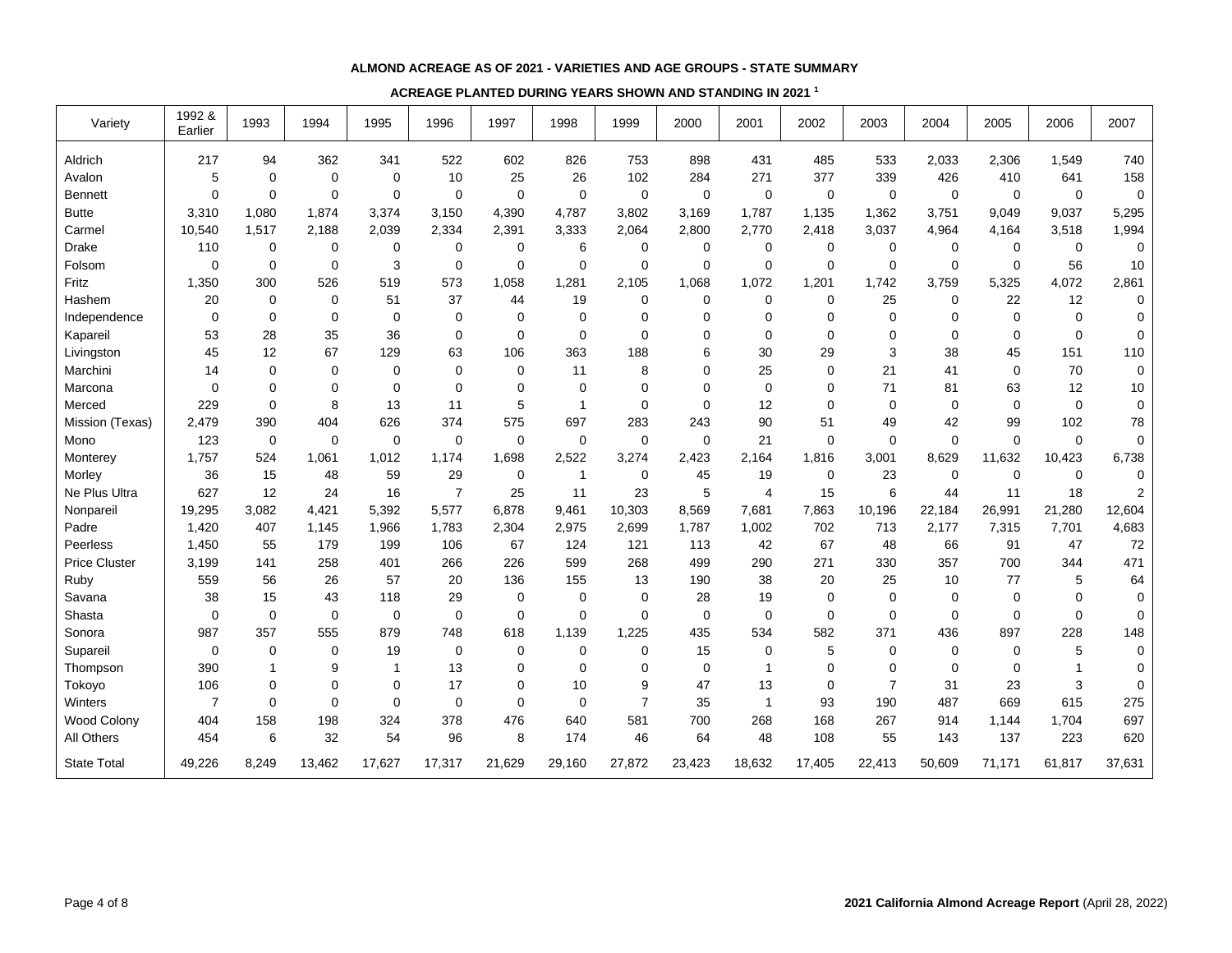## **ALMOND ACREAGE AS OF 2021 - VARIETIES AND AGE GROUPS - STATE SUMMARY**

**ACREAGE PLANTED DURING YEARS SHOWN AND STANDING IN 2021 (Continued) <sup>1</sup>**

|                      |        |                |             |             |             |             |             |                |              |                |              |                |                |                |         | Acres standing in 2021 <sup>2</sup> |           |
|----------------------|--------|----------------|-------------|-------------|-------------|-------------|-------------|----------------|--------------|----------------|--------------|----------------|----------------|----------------|---------|-------------------------------------|-----------|
| Variety              | 2008   | 2009           | 2010        | 2011        | 2012        | 2013        | 2014        | 2015           | 2016         | 2017           | 2018         | 2019           | 2020           | 2021           | Bearing | Non-<br>bearing                     | Total     |
| Aldrich              | 1,214  | 1,533          | 1,449       | 1,473       | 1,850       | 2,570       | 2,665       | 2,544          | 2,076        | 1,631          | 1,093        | 945            | 664            | 432            | 32,788  | 2,041                               | 34,829    |
| Avalon               | 84     | 148            | 62          | 98          | 26          | 0           | 12          | 28             | 5            | $\overline{c}$ | 23           | $\mathbf 0$    | $\mathbf 0$    | $\mathbf 0$    | 3,562   | $\mathbf 0$                         | 3,562     |
| <b>Bennett</b>       | 44     | $\mathbf 0$    | $\mathbf 0$ | 27          | $\mathbf 0$ | 0           | 8           | $\mathbf 0$    | 17           | 235            | 529          | 525            | 277            | 46             | 859     | 849                                 | 1,708     |
| <b>Butte</b>         | 4,680  | 1,862          | 742         | 630         | 894         | 815         | 717         | 551            | 1,134        | 722            | 545          | 927            | 806            | 822            | 73,643  | 2,555                               | 76,198    |
| Carmel               | 1,591  | 1,825          | 1,650       | 1,475       | 1,375       | 1,536       | 1,346       | 1,752          | 643          | 583            | 693          | 324            | 236            | 135            | 66,539  | 695                                 | 67,234    |
| Drake                | 0      | 0              | 0           | 0           | 0           | 0           | 0           | 0              | 0            | 0              | $\mathbf 0$  | $\mathbf{0}$   | $\mathbf 0$    | $\mathbf 0$    | 116     | $\mathbf{0}$                        | 116       |
| Folsom               | 19     | 28             | 143         | 289         | 54          | 123         | 0           | $\mathbf 0$    | $\mathbf{1}$ | $\mathbf 0$    | $\mathbf 0$  | $\overline{0}$ | $\mathbf 0$    | $\mathbf 0$    | 727     | $\mathbf 0$                         | 727       |
| Fritz                | 2,017  | 1,479          | 1,636       | 1,413       | 1,145       | 1,378       | 922         | 608            | 368          | 398            | 441          | 344            | 338            | 355            | 40,619  | 1,037                               | 41,655    |
| Hashem               | 0      | $\mathbf 0$    | $\mathbf 0$ | $\mathbf 0$ | $\mathbf 0$ | $\mathbf 0$ | $\mathbf 0$ | $\mathbf 0$    | 0            | $\mathbf 0$    | $\mathbf 0$  | $\mathbf 0$    | $\mathbf 0$    | $\overline{0}$ | 230     | $\mathbf 0$                         | 230       |
| Independence         | 0      | 318            | 623         | 1,786       | 2,430       | 3,585       | 5,666       | 12,975         | 14,729       | 13,005         | 10,485       | 4,626          | 4,660          | 4,023          | 65,600  | 13,309                              | 78,909    |
| Kapareil             | 0      | $\mathbf 0$    | 0           | $\mathbf 0$ | $\mathbf 0$ | 0           | 0           | $\mathbf 0$    | 0            | $\mathbf 0$    | $\mathbf 0$  | $\mathbf{0}$   | $\mathbf 0$    | $\mathbf 0$    | 153     | $\mathbf 0$                         | 153       |
| Livingston           | 217    | $\overline{4}$ | $\mathbf 0$ | 0           | $\mathbf 0$ | 8           | 33          | $\overline{2}$ | 1            | 0              | 33           | $\Omega$       | $\Omega$       | 7              | 1,682   | $\overline{7}$                      | 1,689     |
| Marchini             | 0      | $\mathbf 0$    | $\mathbf 0$ | $\mathbf 0$ | 13          | $\Omega$    | 31          | $\mathbf 0$    | 0            | $\mathbf 0$    | $\mathbf 0$  | $\Omega$       | $\overline{0}$ | $\overline{0}$ | 234     | $\Omega$                            | 234       |
| Marcona              | 0      | 25             | 0           | 0           | $\mathbf 0$ | 60          | 0           | $\Omega$       | 0            | $\mathbf 0$    | 15           | $\Omega$       | $\mathbf{0}$   | $\Omega$       | 336     | $\Omega$                            | 336       |
| Merced               | 0      | $\overline{1}$ | 0           | $\mathbf 0$ | 0           | $\mathbf 0$ | 0           | 0              | 0            | $\mathbf 0$    | 20           | $\mathbf{0}$   | $\overline{0}$ | $\mathbf 0$    | 299     | 0                                   | 299       |
| Mission (Texas)      | 0      | 161            | 59          | 14          | 8           | 329         | 17          | 1              | 31           | 38             | 5            | 30             | 10             | $\mathbf 0$    | 7,248   | 39                                  | 7,287     |
| Mono                 | 0      | $\overline{1}$ | $\mathbf 0$ | $\mathbf 0$ | $\mathbf 0$ | $\mathbf 0$ | 1           | $\overline{0}$ | $\mathbf 0$  | $\mathbf 0$    | $\mathbf 0$  | $\mathbf 0$    | $\mathbf 0$    | $\mathbf 0$    | 146     | $\mathbf 0$                         | 146       |
| Monterey             | 7,069  | 7,916          | 5,188       | 8,604       | 6,170       | 7,181       | 9,552       | 9,944          | 9,989        | 7,897          | 7,158        | 4,574          | 2,715          | 2,287          | 146,515 | 9,577                               | 156,091   |
| Morley               | 0      | $\mathbf 0$    | 9           | 9           | $\mathbf 0$ | 0           | 0           | 43             | 0            | $\mathbf 0$    | 41           | 8              | $\mathbf 0$    | $\overline{0}$ | 376     | $\bf 8$                             | 384       |
| Ne Plus Ultra        | 47     | 58             | 180         | 20          | 59          | 11          | 34          | $\overline{0}$ | 5            | 9              | $\mathbf 0$  | 30             | $\overline{0}$ | $\mathbf 0$    | 1,270   | 30                                  | 1,300     |
| Nonpareil            | 13,646 | 15,004         | 13,356      | 16,870      | 14,992      | 17,834      | 21,711      | 22,673         | 20,031       | 15,807         | 14,022       | 9,985          | 6,240          | 3,830          | 367,722 | 20,055                              | 387,777   |
| Padre                | 3,792  | 1,296          | 507         | 243         | 420         | 419         | 319         | 260            | 394          | 441            | 219          | 561            | 680            | 661            | 49,087  | 1,902                               | 50,989    |
| Peerless             | 77     | 87             | 75          | 179         | 54          | 53          | 71          | 117            | 38           | 43             | 30           | 25             | 9              | $\mathbf 0$    | 3,669   | 34                                  | 3,703     |
| <b>Price Cluster</b> | 631    | 212            | 313         | 413         | 131         | 257         | 191         | 182            | 62           | 154            | 166          | 65             | 68             | 12             | 11,328  | 145                                 | 11,473    |
| Ruby                 | 0      | $\mathbf{1}$   | 9           | 10          | 0           | 2           | 1           | 0              | 0            | 47             | 39           | $\mathbf{0}$   | $\mathbf 0$    | $\mathbf 0$    | 1,561   | $\mathbf 0$                         | 1,561     |
| Savana               | 0      | $\mathbf 0$    | 0           | 0           | 0           | $\Omega$    | 0           | $\mathbf 0$    | 0            | 0              | $\mathbf 0$  | $\mathbf{0}$   | $\overline{0}$ | $\overline{0}$ | 290     | $\mathbf{0}$                        | 290       |
| Shasta               | 0      | $\mathbf 0$    | $\mathbf 0$ | $\mathbf 0$ | $\mathbf 0$ | $\Omega$    | 71          | 49             | 927          | 1,684          | 1,559        | 785            | 1,735          | 1,923          | 4,289   | 4,443                               | 8,732     |
| Sonora               | 497    | 146            | 602         | 496         | 432         | 921         | 612         | 640            | 365          | 288            | 144          | 165            | 20             | 52             | 15,278  | 237                                 | 15,515    |
| Supareil             | 0      | 53             | 240         | 244         | 154         | 328         | 807         | 1,545          | 549          | 210            | 102          | 3              | $\overline{7}$ | $\mathbf 0$    | 4,276   | 10                                  | 4,286     |
| Thompson             | 0      | 16             | 0           | 0           | $\mathbf 0$ | 0           | 0           | 0              | 0            | 0              | $\mathbf{1}$ | $\Omega$       | $\mathbf{0}$   | $\mathbf 0$    | 433     | $\mathbf{0}$                        | 433       |
| Tokoyo               | 0      | $\mathbf 0$    | $\mathbf 0$ | $\mathbf 0$ | $\mathbf 0$ | 0           | 0           | $\mathbf 0$    | $\mathbf 0$  | $\mathbf 0$    | 0            | $\mathbf{0}$   | $\mathbf 0$    | $\mathbf 0$    | 265     | 0                                   | 265       |
| Winters              | 491    | 415            | 460         | 166         | 96          | 70          | 207         | 424            | 181          | 64             | 154          | 45             | 13             | $\overline{2}$ | 5,106   | 60                                  | 5,166     |
| <b>Wood Colony</b>   | 1,068  | 1,351          | 1,189       | 2,054       | 2,188       | 3,324       | 4,208       | 3,580          | 2,456        | 1,937          | 1,365        | 844            | 350            | 197            | 33,740  | 1,390                               | 35,130    |
| All Others           | 493    | 123            | 653         | 284         | 471         | 61          | 360         | 452            | 282          | 637            | 1,411        | 1,176          | 1,048          | 215            | 7,493   | 2,438                               | 9,931     |
| <b>State Total</b>   | 37,675 | 34,062         | 29,145      | 36,795      | 32,960      | 40,865      | 49,562      | 58,368         | 54,282       | 45,832         | 40,291       | 25,988         | 19,873         | 14,998         | 947,479 | 60,859                              | 1,008,338 |

<sup>1</sup> Totals may not add due to rounding.

<sup>2</sup> Shaded area represents non-bearing years, 2019-2021.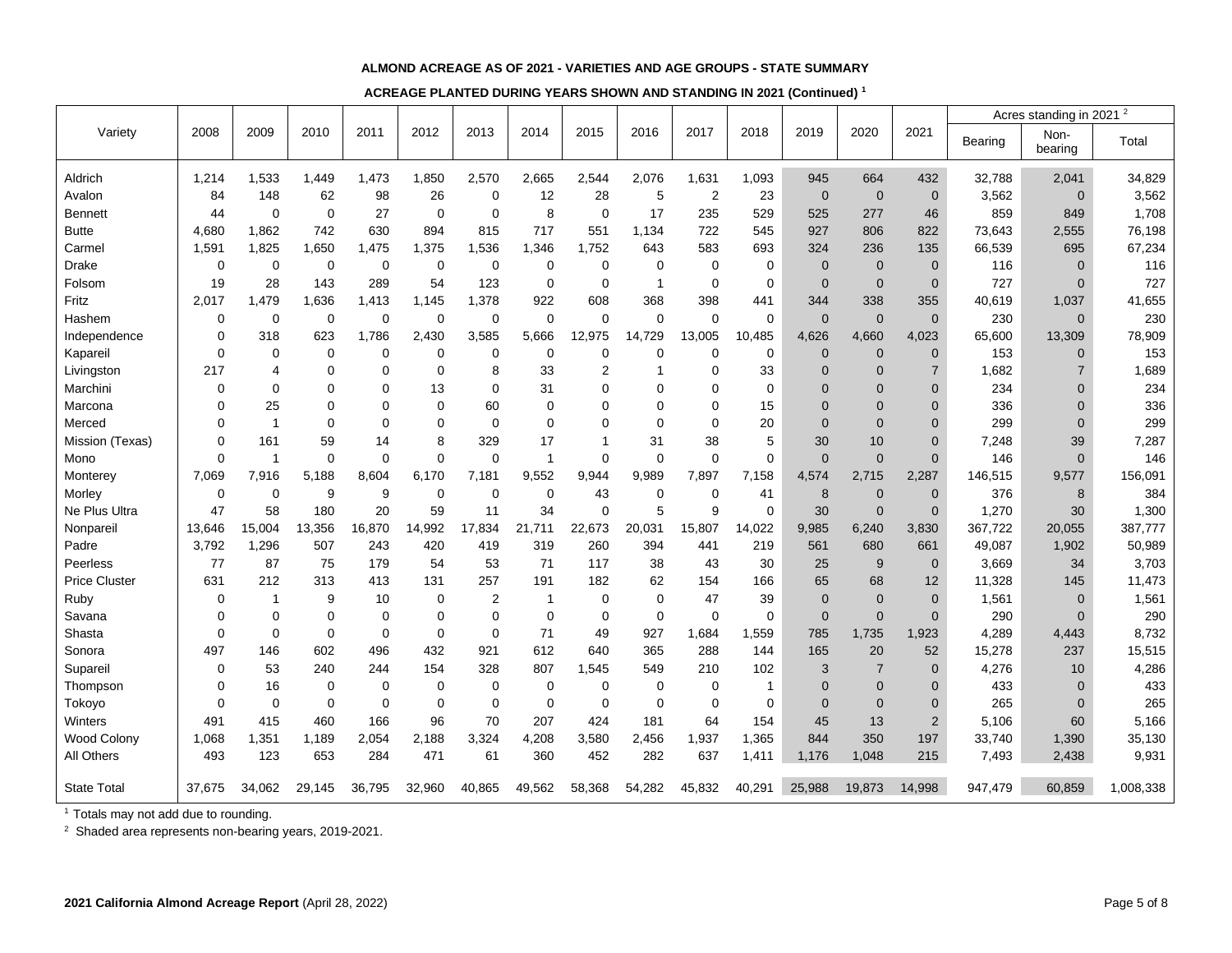| County             | 1992 &<br>Earlier | 1993        | 1994        | 1995        | 1996        | 1997           | 1998        | 1999           | 2000        | 2001        | 2002        | 2003        | 2004        | 2005   | 2006        | 2007        |
|--------------------|-------------------|-------------|-------------|-------------|-------------|----------------|-------------|----------------|-------------|-------------|-------------|-------------|-------------|--------|-------------|-------------|
| <b>Butte</b>       | 1.701             | 156         | 177         | 318         | 560         | 414            | 372         | 193            | 426         | 390         | 344         | 330         | 704         | 500    | 554         | 245         |
| Colusa             | 442               | 138         | 193         | 194         | 266         | 430            | 572         | 785            | 564         | 857         | 327         | 1,110       | 1,161       | 2,292  | 1,405       | 802         |
| Contra Costa       | 10                | $\mathbf 0$ | $\mathbf 0$ | $\mathbf 0$ | $\mathbf 0$ | $\mathbf 0$    | 0           | $\overline{0}$ | 1           | $\mathbf 0$ | $\mathbf 0$ | $\mathbf 0$ | $\mathbf 0$ | 0      | $\mathbf 0$ | $\mathbf 0$ |
| Fresno             | 1,565             | 375         | 517         | 667         | 545         | 1,091          | 1,153       | 2,009          | 2,162       | 1,415       | 1,163       | 2,107       | 4,730       | 4,846  | 4,381       | 2,196       |
| Glenn              | 737               | 203         | 382         | 687         | 404         | 134            | 349         | 620            | 357         | 585         | 544         | 395         | 1,073       | 820    | 747         | 332         |
| Kern               | 1,288             | 494         | 378         | 985         | 697         | 1,179          | 2,833       | 3,437          | 992         | 513         | 817         | 1,047       | 5,525       | 7,634  | 5,722       | 1,529       |
| Kings              | 26                | 12          | 14          | 43          | $\mathbf 0$ | $\overline{7}$ | 136         | 38             | 64          | 235         | 743         | 39          | 158         | 144    | 292         | 221         |
| Madera             | 2,845             | 382         | 364         | 346         | 385         | 1,113          | 462         | 352            | 359         | 722         | 552         | 1,279       | 1,994       | 1,886  | 2,073       | 2,601       |
| Merced             | 3,349             | 303         | 747         | 682         | 892         | 726            | 1,063       | 792            | 1,151       | 929         | 1,307       | 1,307       | 2,401       | 2,364  | 1,926       | 2,041       |
| Sacramento         | $\mathbf 0$       | $\mathbf 0$ | $\mathbf 0$ | 0           | 0           | $\mathbf 0$    | 0           | 0              | $\mathbf 0$ | 0           | $\mathbf 0$ | 0           | 0           | 0      | 0           | $\mathbf 0$ |
| San Joaquin        | 1,690             | 144         | 260         | 278         | 396         | 369            | 433         | 432            | 645         | 451         | 456         | 491         | 733         | 704    | 435         | 500         |
| San Luis Obispo    | 401               | 0           | $\mathbf 0$ | $\mathbf 0$ | 0           | $\mathbf 0$    | 0           | $\mathbf 0$    | 4           | 0           | $\mathbf 0$ | $\mathbf 0$ | 0           | 0      | $\mathbf 0$ | 0           |
| Solano             | 137               | 0           | 19          | 7           | 39          | 57             | 83          | 13             | 99          | 35          | 89          | 26          | 36          | 128    | 109         | 15          |
| Sonoma             | $\mathbf 0$       | $\mathbf 0$ | $\mathbf 0$ | $\mathbf 0$ | $\mathbf 0$ | $\mathbf 0$    | $\mathbf 0$ | $\mathbf 0$    | $\mathbf 0$ | $\mathbf 0$ | 76          | $\mathbf 0$ | $\mathbf 0$ | 0      | $\mathbf 0$ | $\mathbf 0$ |
| Stanislaus         | 3,900             | 653         | 1,269       | 969         | 879         | 927            | 1,406       | 1,156          | 1,059       | 1,278       | 947         | 1,347       | 2,078       | 3,699  | 1,925       | 1,230       |
| Sutter             | 207               | $\mathbf 0$ | 14          | 22          | 37          | 11             | 54          | 20             | 29          | 2           | 10          | 19          | 71          | 124    | 96          | 12          |
| Tehama             | 255               | 107         | 49          | 21          | 63          | 36             | 193         | 122            | 71          | 70          | 172         | 207         | 217         | 102    | 161         | 78          |
| Tulare             | 417               | 70          | 28          | 108         | 194         | 215            | 226         | 243            | 513         | 107         | 147         | 426         | 708         | 1,515  | 1,109       | 690         |
| Yolo               | 315               | 46          | 10          | 66          | 214         | 170            | 84          | 64             | 76          | 82          | 136         | 67          | 578         | 235    | 316         | 111         |
| Yuba               | $\mathbf{1}$      | 0           | $\mathbf 0$ | $\mathbf 0$ | 7           | $\mathbf 0$    | 45          | 29             | 0           | 14          | 33          | 0           | 17          | 0      | 30          | $\mathbf 0$ |
| All Others         | 10                | $\mathbf 0$ | $\mathbf 0$ | $\mathbf 0$ | $\mathbf 0$ | $\mathbf 0$    | $\mathbf 0$ | $\mathbf 0$    | $\mathbf 0$ | $\mathbf 0$ | $\mathbf 0$ | $\mathbf 0$ | $\mathbf 0$ | 0      | $\mathbf 0$ | $\mathbf 0$ |
| <b>State Total</b> | 19,295            | 3,082       | 4,421       | 5,392       | 5,577       | 6,878          | 9,461       | 10,303         | 8,569       | 7,681       | 7,863       | 10,196      | 22,184      | 26,991 | 21,280      | 12,604      |

## **2021 NONPAREIL VARIETY ACREAGE SUMMARY BY YEAR PLANTED <sup>1</sup>**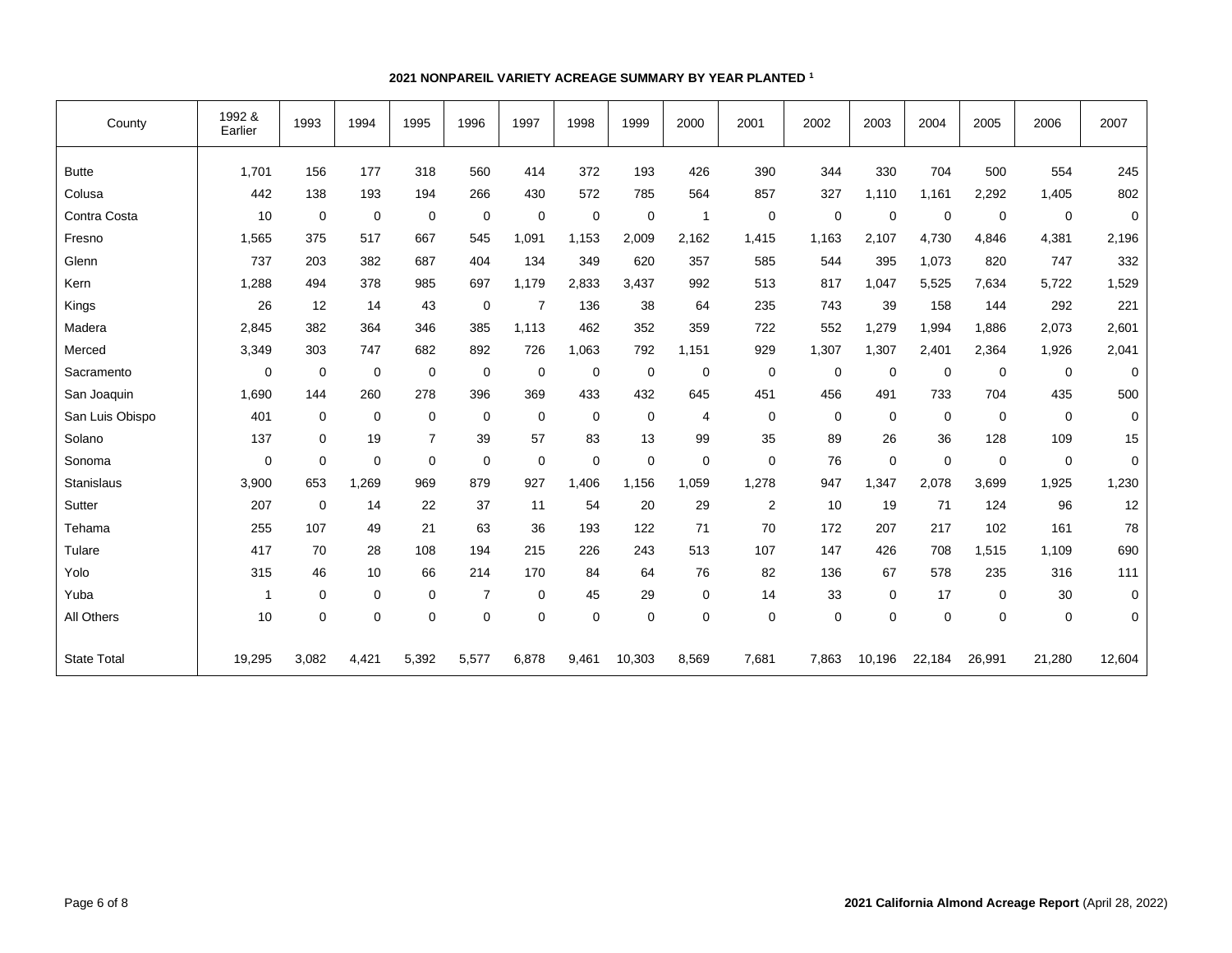|                    |             |             |             |             |             |             |             |                  |             |             |             |              |                |                |         | Acres standing in 2021 <sup>2</sup> |         |
|--------------------|-------------|-------------|-------------|-------------|-------------|-------------|-------------|------------------|-------------|-------------|-------------|--------------|----------------|----------------|---------|-------------------------------------|---------|
| County             | 2008        | 2009        | 2010        | 2011        | 2012        | 2013        | 2014        | 2015             | 2016        | 2017        | 2018        | 2019         | 2020           | 2021           | Bearing | Non-<br>bearing                     | Total   |
| <b>Butte</b>       | 253         | 453         | 706         | 474         | 393         | 153         | 243         | 223              | 530         | 479         | 232         | 499          | 382            | 38             | 11,520  | 918                                 | 12,438  |
| Colusa             | 490         | 1,034       | 551         | 986         | 473         | 455         | 482         | 762              | 764         | 524         | 905         | 450          | 196            | 163            | 18,962  | 808                                 | 19,770  |
| Contra Costa       | $\mathbf 0$ | 0           | 0           | $\mathbf 0$ | $\mathbf 0$ | $\mathbf 0$ | $\mathbf 0$ | $\overline{7}$   | 0           | 21          | $\mathbf 0$ | 60           | 19             | 43             | 39      | 122                                 | 161     |
| Fresno             | 1,971       | 1,850       | 2,276       | 3,448       | 3,281       | 4,057       | 6,713       | 6,523            | 5,589       | 3,902       | 3,515       | 1,569        | 972            | 1,338          | 74,048  | 3,879                               | 77,927  |
| Glenn              | 417         | 723         | 509         | 360         | 414         | 467         | 378         | 546              | 681         | 532         | 405         | 715          | 308            | 152            | 13,798  | 1,174                               | 14,973  |
| Kern               | 2.026       | 1.893       | 1,585       | 3,403       | 2,273       | 3,583       | 3.390       | 2.644            | 3.303       | 3,070       | 1,452       | 1.219        | 995            | 132            | 63,691  | 2,346                               | 66,036  |
| Kings              | 284         | 339         | 107         | 166         | 293         | 169         | 104         | 1,067            | 295         | 77          | 520         | 598          | 56             | $\overline{7}$ | 5,589   | 660                                 | 6,249   |
| Madera             | 2,607       | 3,756       | 1,516       | 1,512       | 1,827       | 2,094       | 2,595       | 2,259            | 2,739       | 2,223       | 1,082       | 534          | 313            | 181            | 41,923  | 1,028                               | 42,950  |
| Merced             | 1,629       | 1,334       | 1,712       | 1,649       | 2,014       | 2,126       | 2,668       | 2.741            | 1,841       | 2,274       | 1,755       | 953          | 846            | 638            | 43,723  | 2,436                               | 46,159  |
| Sacramento         | 0           | $\mathbf 0$ | $\mathbf 0$ | 0           | $\mathbf 0$ | $\mathbf 0$ | 51          | 34               | 137         | 121         | 38          | $\mathbf 0$  | $\mathbf 0$    | $\mathbf 0$    | 380     | $\mathbf 0$                         | 380     |
| San Joaquin        | 646         | 550         | 517         | 807         | 671         | 671         | 783         | 794              | 859         | 436         | 982         | 676          | 436            | 409            | 16,133  | 1,521                               | 17,654  |
| San Luis Obispo    | 0           | 0           | 0           | 0           | $\mathbf 0$ | $\mathbf 0$ | $\mathbf 0$ | 0                | 0           | $\mathbf 0$ | $\mathbf 0$ | $\Omega$     | $\overline{0}$ | $\mathbf 0$    | 405     | $\Omega$                            | 406     |
| Solano             | 16          | 53          | 20          | 25          | 36          | 76          | 316         | 320              | 90          | 186         | 24          | 116          | 25             | 85             | 2,051   | 226                                 | 2,278   |
| Sonoma             | $\mathbf 0$ | $\mathbf 0$ | $\mathbf 0$ | $\mathbf 0$ | $\mathbf 0$ | $\mathbf 0$ | $\mathbf 0$ | $\mathbf 0$      | $\mathbf 0$ | $\mathbf 0$ | $\mathbf 0$ | $\mathbf{0}$ | $\mathbf{0}$   | $\overline{0}$ | 76      | $\mathbf{0}$                        | 76      |
| Stanislaus         | 2,277       | 1,744       | 2,229       | 2,612       | 2,344       | 2,839       | 1,968       | 1,940            | 1,442       | 1,075       | 1,590       | 1,560        | 919            | 329            | 46,780  | 2,808                               | 49,588  |
| Sutter             | 12          | 26          | 94          | 60          | 44          | 27          | 71          | 149              | 3           | 13          | 212         | 98           | 48             | 23             | 1,438   | 169                                 | 1,607   |
| Tehama             | 60          | 127         | 423         | 93          | 150         | 61          | 223         | 152              | 331         | 292         | 160         | 41           | 117            | 10             | 3,995   | 168                                 | 4,162   |
| Tulare             | 438         | 812         | 808         | 842         | 456         | 755         | 1,023       | 1,411            | 1,017       | 445         | 968         | 517          | 474            | 256            | 15,689  | 1,246                               | 16,934  |
| Yolo               | 497         | 310         | 302         | 406         | 323         | 302         | 705         | 1,099            | 410         | 127         | 138         | 384          | 103            | $\overline{4}$ | 7,187   | 492                                 | 7,678   |
| Yuba               | 0           | 0           | 3           | 15          | $\mathbf 0$ | 0           | 0           | 5                | 0           | 10          | 45          | $\Omega$     | 31             | 24             | 253     | 55                                  | 308     |
| All Others         | 24          | 0           | $\mathbf 0$ | 11          | $\mathbf 0$ | $\mathbf 0$ | $\mathbf 0$ | $\boldsymbol{0}$ | $\mathbf 0$ | $\mathbf 0$ | $\Omega$    | $\mathbf{0}$ | $\mathbf{0}$   | $\mathbf{0}$   | 45      | $\mathbf 0$                         | 45      |
| <b>State Total</b> | 13,646      | 15,004      | 13,356      | 16,870      | 14,992      | 17,834      | 21,711      | 22,673           | 20,031      | 15,807      | 14,022      | 9,985        | 6,240          | 3,830          | 367,722 | 20,055                              | 387,777 |

## **2021 NONPAREIL VARIETY ACREAGE SUMMARY BY YEAR PLANTED (Continued) <sup>1</sup>**

<sup>1</sup> Totals may not add due to rounding.

<sup>2</sup> Shaded area represents non-bearing years, 2019-2021.